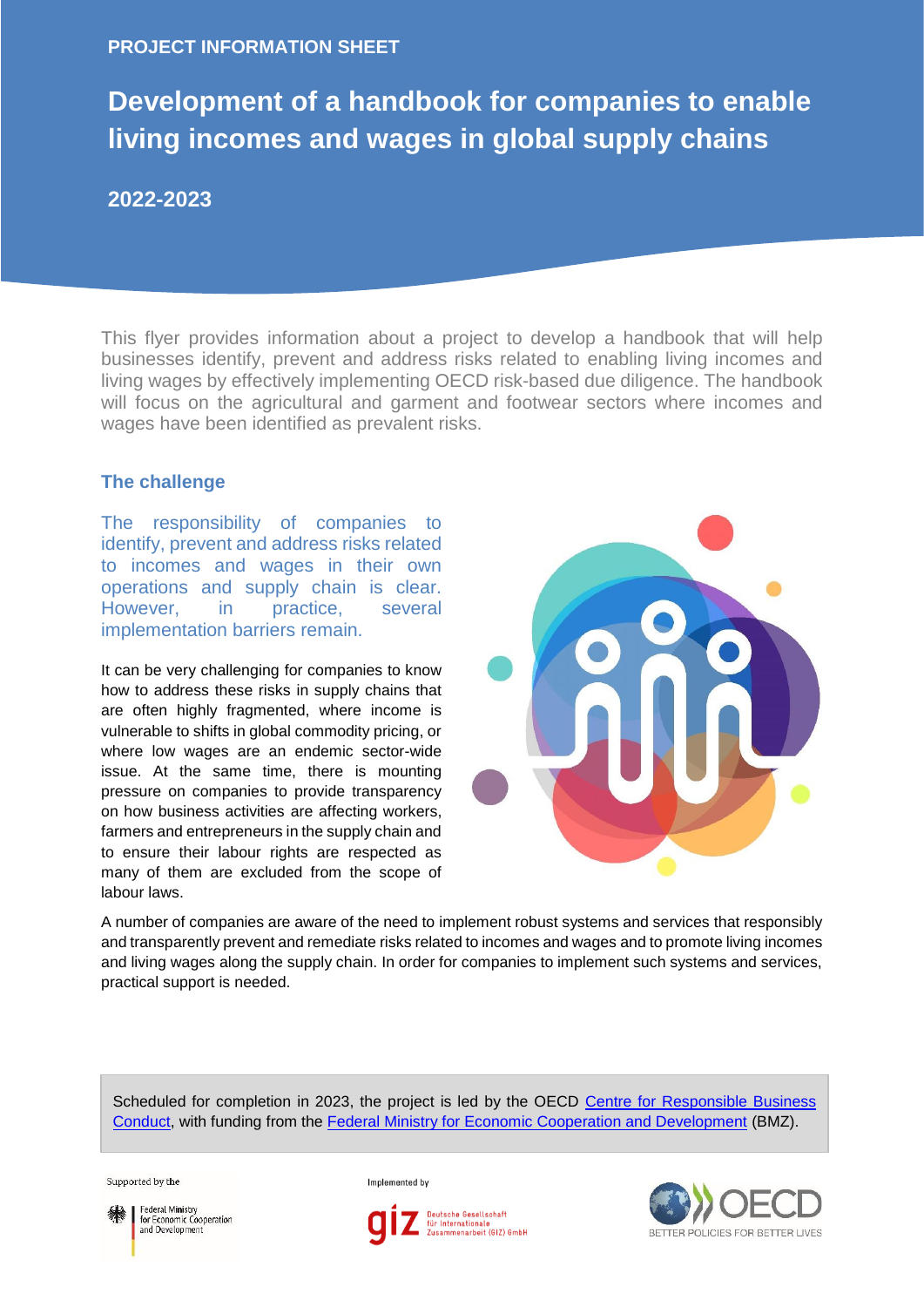# **Enabling living incomes and wages in global supply chains**

What can now be done to further support companies in carrying out effective due diligence to identify, prevent and mitigate risks related to incomes and wages? What can be done to enable companies of any size and any position in the supply chain to play a greater part in accelerating global efforts for improved incomes and wages?

To guide companies from commitment to action, the OECD [Centre for Responsible Business Conduct](https://mneguidelines.oecd.org/) is developing a technical handbook to enable living incomes and living wages by effectively implementing OECD risk-based due diligence, with funding from the [Federal Ministry for Economic Cooperation and](https://www.bmz.de/en)  [Development](https://www.bmz.de/en) (BMZ). It will focus on the agricultural and garment and footwear sectors where incomes and wages have been identified as prevalent risks.

The Handbook will:

- Promote a common understanding of living income and living wage risks and impacts and help companies identify and address related risks;
- Provide clarity on how companies can use OECD risk-based due diligence to address living income and living wage risks and impacts;
- Highlight how companies, especially downstream companies can implement risk-based due diligence to address living income and living wage risks effectively;
- Provide illustrative examples on key aspects of OECD risk-based due diligence. For instance, examples of good practices that support business to map the value chain and sector risks, examples of actions to take to identify, address and mitigate living income and living wage risks along the supply chain; as well as remediation and examples of collaboration to address these risks;
- Where appropriate, reflect how different supply chain actors, taking into consideration company size, context of operation, business models, and position in the supply chain, can use existing good practices and tools in due diligence; and
- Reference leading multi-stakeholder/industry or policy initiatives including their existing tools and approaches.

### **Proposed approach for development of the Handbook**

The Handbook will build on the recommendations of the OECD Guidelines for Multinational Enterprises (2011), the OECD-FAO Guidance for Responsible Agricultural Supply Chains (2016), the OECD Due Diligence Guidance for Responsible Supply Chains in the Garment and Footwear sector (2018) and the OECD Due Diligence Guidance for Responsible Business Conduct (2018).

The OECD risk-based due diligence framework provides a step-by-step approach for companies to integrate due diligence into their operations and supply chains and recommends specific actions to mitigate risks. By implementing risk-based due diligence tailored to the nature of their business and the context in which they operate, companies can systematically identify, prevent, assess, mitigate and account for how they address the actual and potential adverse impacts on incomes and wages in their operations, supply chains and business relationships.

With a focus on the agricultural and garment and footwear sectors, this Handbook will draw on current good practices, tools and data in due diligence on living incomes and living wages. It will compile practical examples to support companies in working towards ensuring living incomes and living wages in their own operations and supply chains in these two sectors.

### **2**